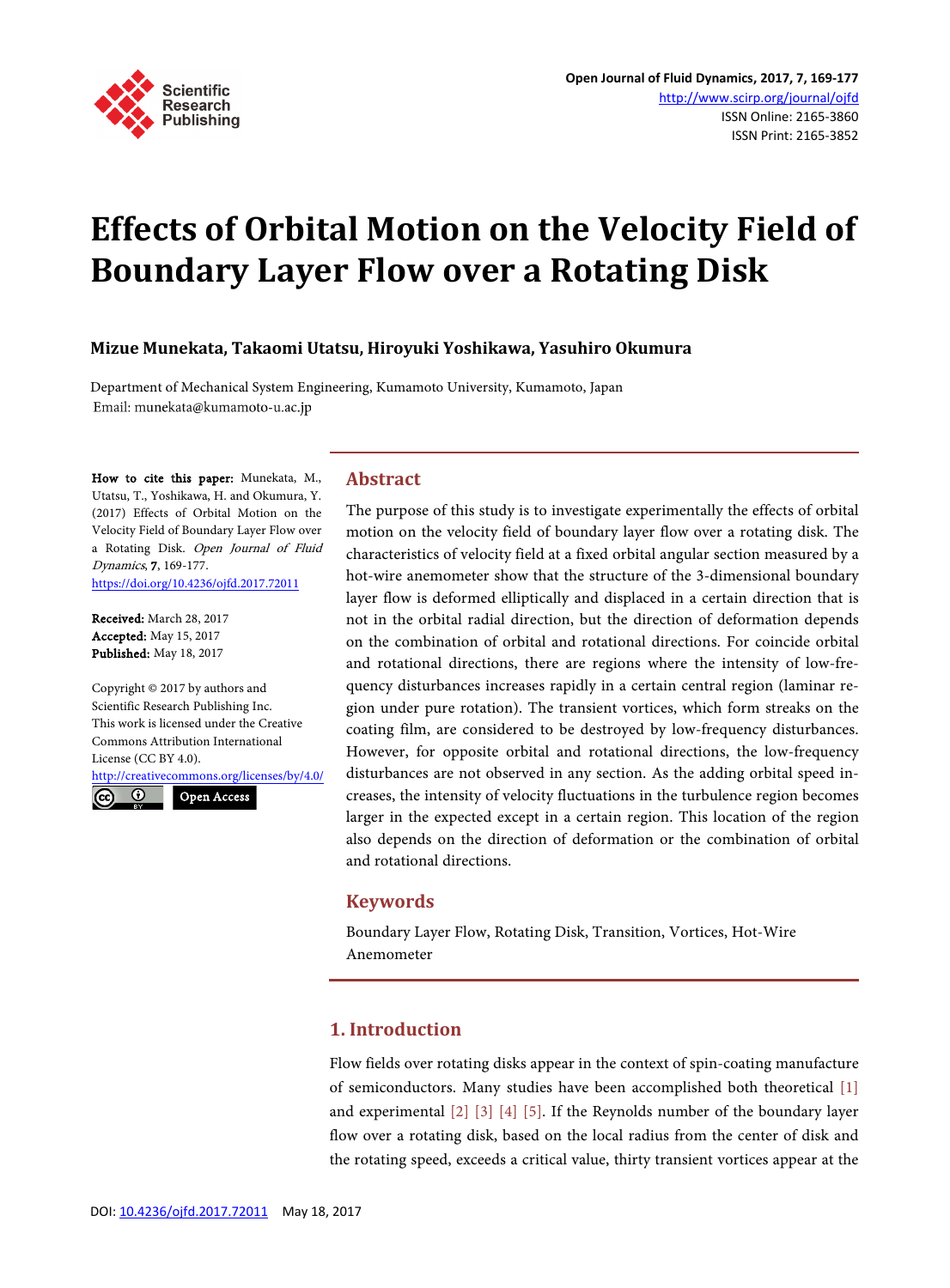outer periphery of the laminar region for the rotating disk [\[6\].](#page-8-1) These vortices prevent the film from forming a uniform thickness. Instead, streaks form on the coated film because these vortices remain stationary relative to the rotating disk. We have refined our original technique using orbital motion to prevent such streaking [\[7\].](#page-8-2)

In our earlier work, we found that the laminar region narrows and the transition point moves inward on the disk, regardless of the direction of rotation as the applied orbital rotating speed increases [\[7\].](#page-8-2) Moreover, we examined the characteristics of the transient vortices and low-frequency disturbances by finding the power spectra of the velocity fluctuation [\[7\]](#page-8-2) and endeavored to visualize these vortices [\[8\].](#page-8-3) However, the flow field on the rotating disk under orbital motion has still not been revealed, and the effects of orbital motion on the boundary layer flow over the rotating disk flow at high Reynolds number have not been investigated.

The objective of this study is to investigate this velocity field using a larger disk than in the previous study. The effects of the velocity field in the turbulence region, the deformation of boundary layer structure, and the characteristics of disturbances are presented based on measurements obtained using a hot-wire anemometer.

## **2. Experimental Apparatus and Procedure**

#### **2.1. Experimental Apparatus and Coordinate System**

The experimental apparatus consists of a rotating disk mounted on an orbital rotation base [\(Figure 1\)](#page-2-0). The disk is given added orbital motion by rotating the orbital base. The disk radius R is 150 mm, and the radius of the base  $R_0$  is 50 mm  $(=R/3)$ . The counterclockwise direction is taken as positive direction for both rotation and revolution (*i.e.*, orbital movement). The angular speeds of rotation and revolution are controlled independently. Experimental trials were performed at a rotational velocity N of +3000 rpm and orbital speeds  $N_0$  in the range of  $-500$  rpm ≤  $N_0$  ≤ +500 rpm stationary.

Two distinct coordinate systems are used. In the fixed coordinate system, the origin  $O_0$  is the center of the orbit, and the radial distance from  $O_0$  is denoted  $r_o$ . In the moving coordinate system, the origin O is the center of disk. The coordinates of the two systems are denoted r,  $\theta$ , and z for the distance in the radial direction, the angle in the circumferential direction, and distance in the axial direction, respectively. As indicated in [Figure 2,](#page-3-0) if the line connecting the orbit center  $O_0$  and the disk center O is on line AB in the fixed coordinate system, directions OA ( $\theta = 180^\circ$ ), OB ( $\theta = 0^\circ$ ), OC ( $\theta = 90^\circ$ ), and OD ( $\theta = 270^\circ$ ) in the radial direction will be denoted by  $r_A$ ,  $r_B$ ,  $r_C$ , and  $r_D$ , respectively.

## **2.2. Hot-Wire Measurement**

The velocity field of the boundary layer flow on the disk is measured with a single hot-wire anemometer at a fixed angular position using a timing-mark laser sensor. The hot-wire is positioned parallel to the disk surface and aligned normal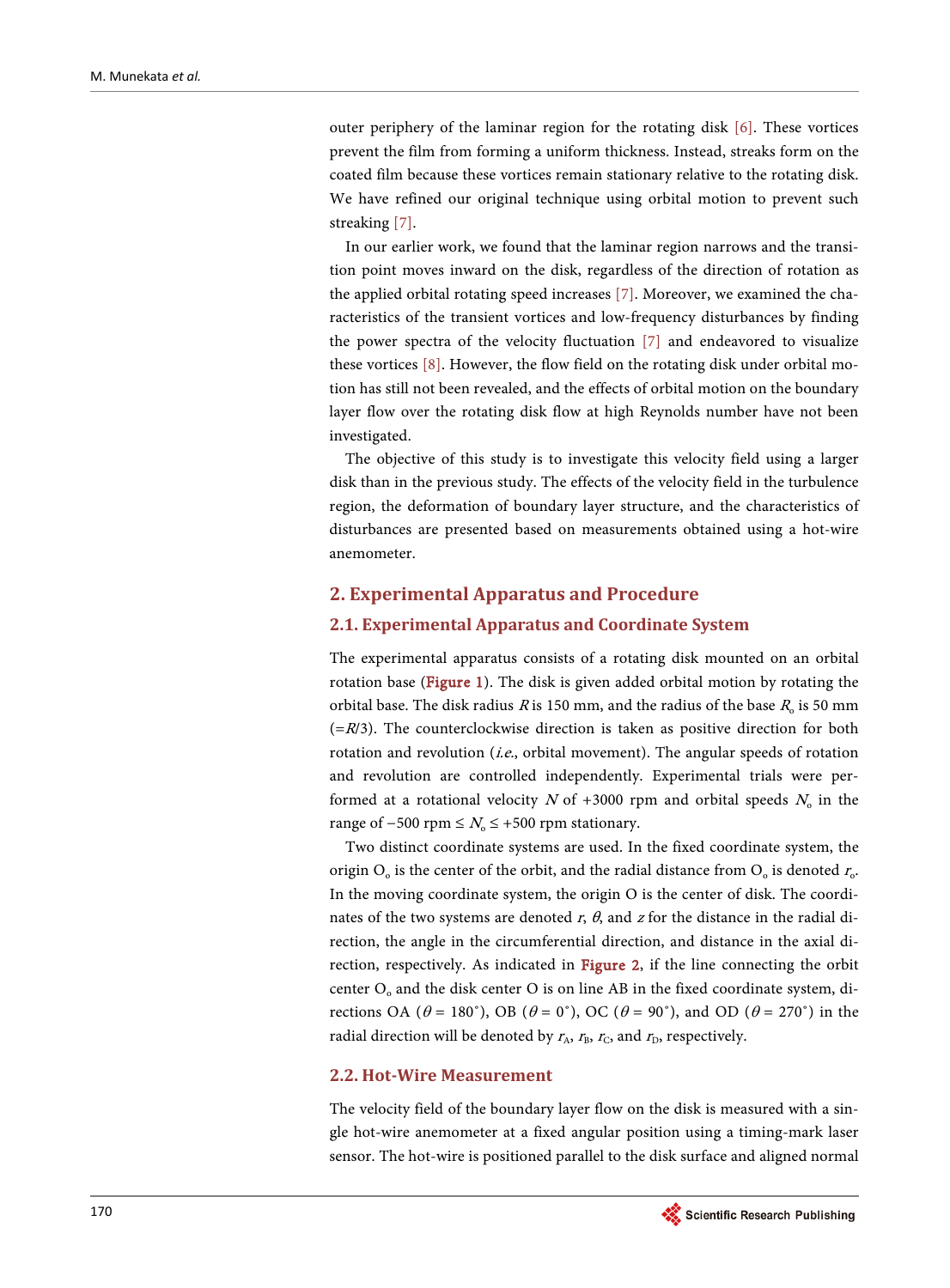<span id="page-2-0"></span>

Figure 1. Experimental apparatus.

to the rotation. Hence the tangential (*i.e.*, circumferential) velocity  $v_{\theta}$  is measured. The velocity data of 250 points are sampled at all radial position on the disk, and the mean tangential velocity  $V_{\theta}$  is calculated. An analog-to-digital converter is triggered by a timing pulse signal from the orbital base; this ensures that the center of each time record represents the same orbital angular position. The velocities at 1024 points are sampled at every trigger signal for at most 750 orbital revolutions at a sampling frequency of 100 kHz (low-pass filter: 12 kHz).

The radial boundary layer is measured at a height  $z = 0.65$  mm from the disk's surface (so that  $z/\delta$  = 3.0). Here  $\delta$  is the thickness of the boundary layer in the pure-rotation case defined as  $\delta = (v/\omega)^{1/2}$  (*v*: kinematic viscosity of air,  $\omega$ : angular velocity of a rotation disk).

## **3. Results and Discussion**

#### **3.1. Mean Velocity Profile**

[Figure 3](#page-3-1) shows the profile of the mean tangential velocity component on the disk ( $V_{\theta}$ ) at a given orbital angular position, where the orbit center  $O_{o}$  is on the measurement section AOB [\(Figure 2\)](#page-3-0). [Figure 3\(a\)](#page-3-1) and [Figure 3\(b\)](#page-3-2) shows instances of coincident and opposite rotations of the orbital and rotational directions, respectively. The circle in these figures represents the periphery of the disk. The other measurement section is orthogonal to the AOB section at the center axis (z-axis) of the disk. The mean tangential velocity is normalized by the tangential velocity  $R\omega$  at the periphery of the spinning disk. Here,  $\omega$  denotes the absolute value of the angular velocity of the spinning disk. The velocities  $V_{\theta}$  in the OC direction ( $r_c$  direction) and OB direction ( $r_B$  direction) are defined as positive.

Under pure rotation, the velocity data at  $r/R \le 0.55$  in any section accord with the theoretical values in laminar flow on a purely rotating disk given by von Karman [\[1\].](#page-7-0) The boundary layer transition from a laminar flow to a transient flow occurs at around  $r/R = 0.6$ , and the boundary layer transition to a turbulent flow occurs at around  $r/R = 0.75$ , as seen in the changes in the velocity gradient in the radial direction.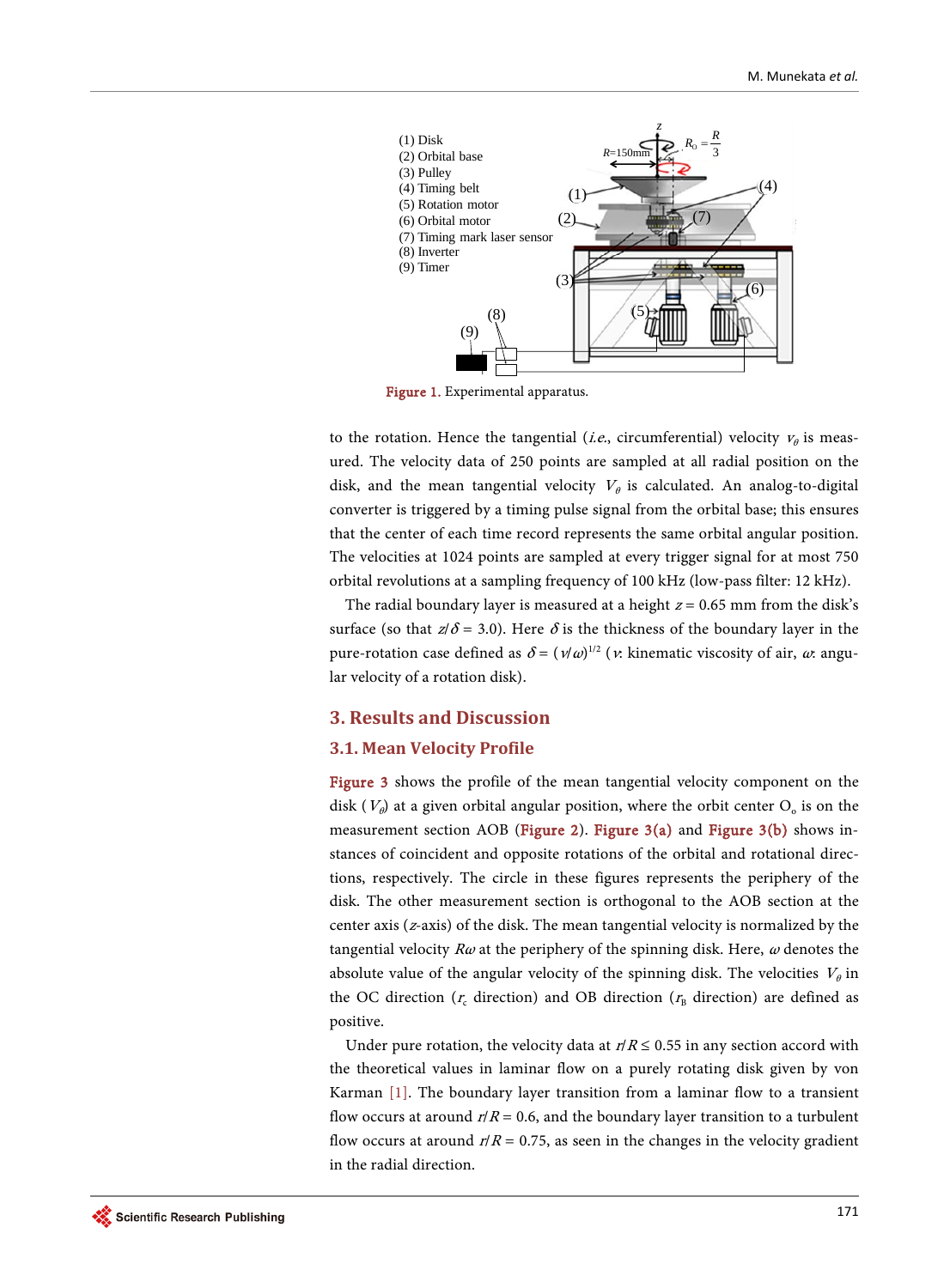<span id="page-3-0"></span>

Figure 2. Measurement section.

<span id="page-3-1"></span>

<span id="page-3-2"></span>Figure 3. Radial distributions of the mean tangential velocity. (a) Coincident orbital and rotational directions; (b) Opposite orbital and rotational directions.

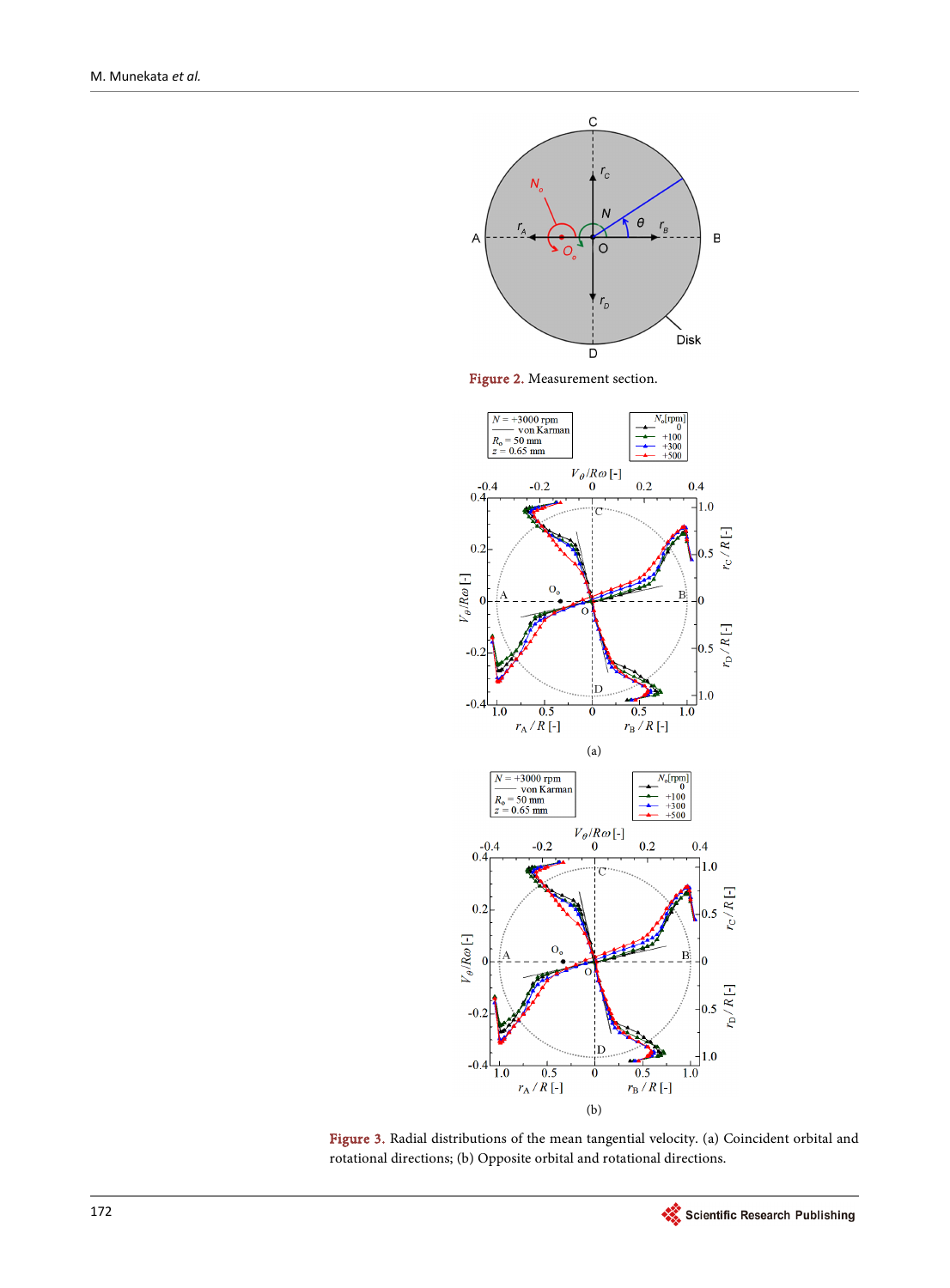In Figure  $3(a)$ , for the central region of the disk (laminar region) with linear distribution of velocity, the tangential velocity and the velocity gradient at the OB section side on AOB section (in the orbital radial direction) under coincident orbital and rotational directions increase significantly with orbital speed. The velocity at the OC section also increases slightly with increasing the orbital speed, however the velocity gradient in the COD section (perpendicular to the orbital radial direction) has no large effect arising from the orbital motion.

From these velocity distributions, the point of  $V_{\theta} = 0$  moves towards  $r_{A}$  and  $r_{D}$ . It is found that the mean center of spiral flow is located in the AOD region ( $r$ - $\theta$ plane at 180°  $\lt \theta \lt 270$ °) and moves increasingly away from the origin of the disk as orbital speed increases. Additionally, both the transition points from the boundary layer flow to transient flow and then to turbulent flow, at the OA, OB, and OC sections, move radially inward with increasing  $V_\theta$ . That is, the boundary transitions occur earlier. However, at the OD section, the transition points move radially outward along  $r<sub>D</sub>$ . The structure of the 3-dimensional boundary layer flow is deformed elliptically and displaced to the D-side under orbital motion.

In [Figure 3\(b\),](#page-3-2) the velocity gradient of the linear distribution in the OA and OD sections under opposite orbital and rotational directions has a tendency to be larger with increasing negative orbital speed. The velocity increases rapidly at the OA section, and the accelerating section is on the opposite side compared with the case of coincide rotational direction. Therefore, the center of the spiral flow on the disk is located on the opposite side (BOC region) compared with the case of coincide rotational direction.

With increasing negative orbital speed, both transitions in boundary layer flow (laminar to transient and laminar to turbulent) are promoted earlier at the OB and OD sections; however, they are delayed at the OA and OC sections with increasing negative orbital speed. With  $N_0 = -300$  and  $-500$  rpm, the laminar region expands and the laminar–transient transition is delayed, although it is remarkable that the mean velocity at the OA section significantly increases between the laminar region and the turbulence region. It is considered that the velocity on the surface of the disk along  $O$  to  $O<sub>o</sub>$  is accelerated, and the thickness of the boundary layer along  $O<sub>o</sub>$  to A increases because surface velocity decreases.

#### **3.2. Fluctuating Velocity**

The radial distributions of the root mean squared (rms) values of the fluctuating tangential velocity at the same orbital angular position  $V_{\ell,rms}$  are shown in [Fig](#page-5-0)[ure 4.](#page-5-0) For pure rotation, the intensity of fluctuation in velocity is almost zero around the center of the rotation (in the laminar region) and increases rapidly in the transition region, where the radial component of the fluctuation intensity gradient is larger than in the turbulence region.

In [Figure 4\(a\),](#page-5-0) for coincident orbital and rotational directions, the onset of the increase in fluctuation intensity moves with the shift in the boundary layer transition point arising from the addition of orbital motion. However, focusing on the OB and OC sections at  $N_0 = +500$  rpm, the fluctuation intensity becomes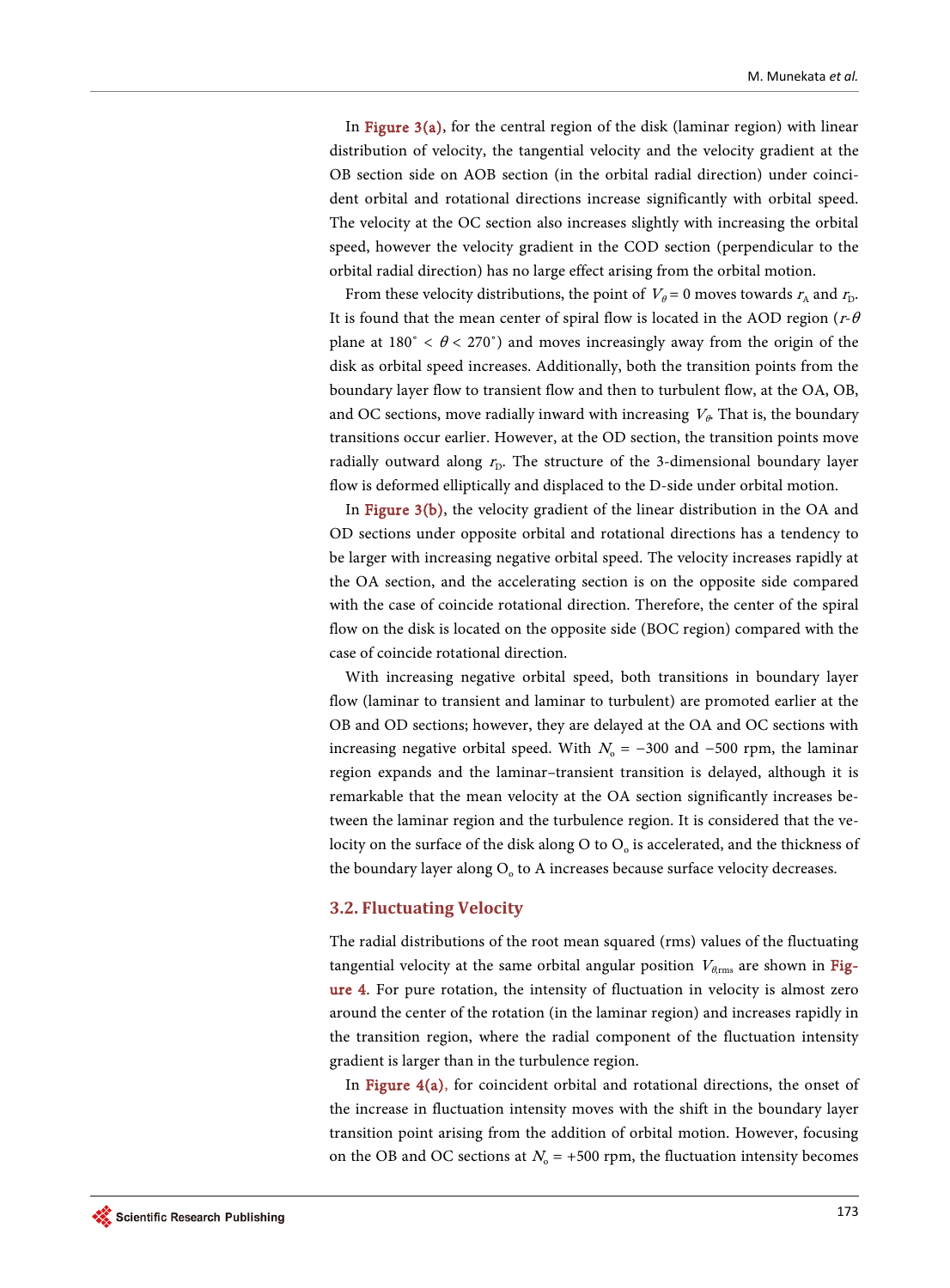<span id="page-5-0"></span>

<span id="page-5-1"></span>Figure 4. Radial distributions for the intensity of the tangential velocity fluctuations. (a) Coincident orbital and rotational directions; (b) Opposite orbital and rotational directions.

larger in the central region where it is considered to be laminar flow ( $r/R \le 0.5$ ) from the linear velocity profile (see Figure  $3(a)$ ). The time histories for the instantaneous tangential velocity  $v_{\theta}$  at  $r/R = 0.3$  in this region and each section at  $N_0$  = −500 rpm are given in [Figure 5.](#page-6-0) Disturbances are not observed at  $r_A/R$  = 0.3 and  $r_{\rm D}/R$  = 0.3 in the OA and OD sections. However, the velocities at  $r_{\rm B}/R$  = 0.3 and  $r_C/R = 0.3$  in the OB and OC sections have disturbances over long periods (low frequencies) and with large amplitudes. Consequently, it is found that the fluctuation intensity increases in this region (BOC). These low-frequency disturbances are no different from transient vortices, which cause velocity fluctuations with periods of around 12 degrees as shown at  $r/R = 0.65$  (in the transition region) in the pure-rotation case in [Figure 6.](#page-6-1)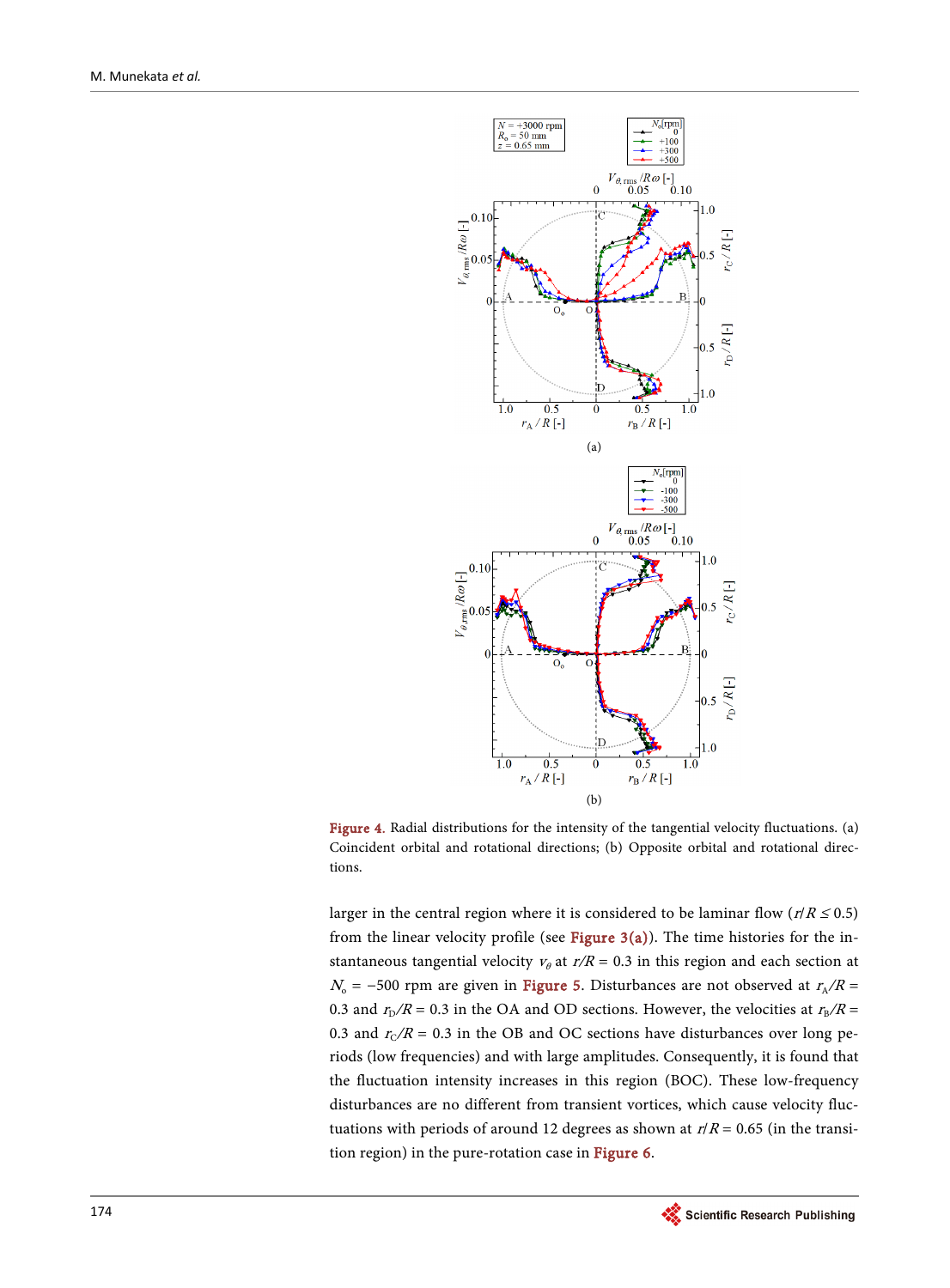<span id="page-6-0"></span>

Figure 5. Time histories of  $v_\theta$  at  $r/R = 0.30$  (N = +3000 rpm).

<span id="page-6-1"></span>

**Figure 6.** Time histories of  $v_{\theta}$  at transient region ( $N = +3000$  rpm).

The low-frequency disturbances are expected to be generated in this region, where the velocity changes most and the outward radial velocity component is maximum at around  $\theta = 45^{\circ}$  by adding the orbital motion on the rotating disk. Therefore, the origin of the low-frequency disturbances is considered to be associated with the instability of the streamline curvature [\[9\].](#page-8-4) The transient vortices in the outer region are destroyed by these low-frequency disturbances, because the periodicity of the fluctuations in velocity associated with the transient vortices diminishes in the outer region. The periodic fluctuations due to transient vortices are broken as shown in the time histories in [Figure 6](#page-6-1) except at the OD section  $(r_D/R = 0.80)$ . A detailed investigation will be conducted on this aspect in future work. Also, as the orbital speed increases, the fluctuation intensity in the turbulence region becomes larger except at the OA section.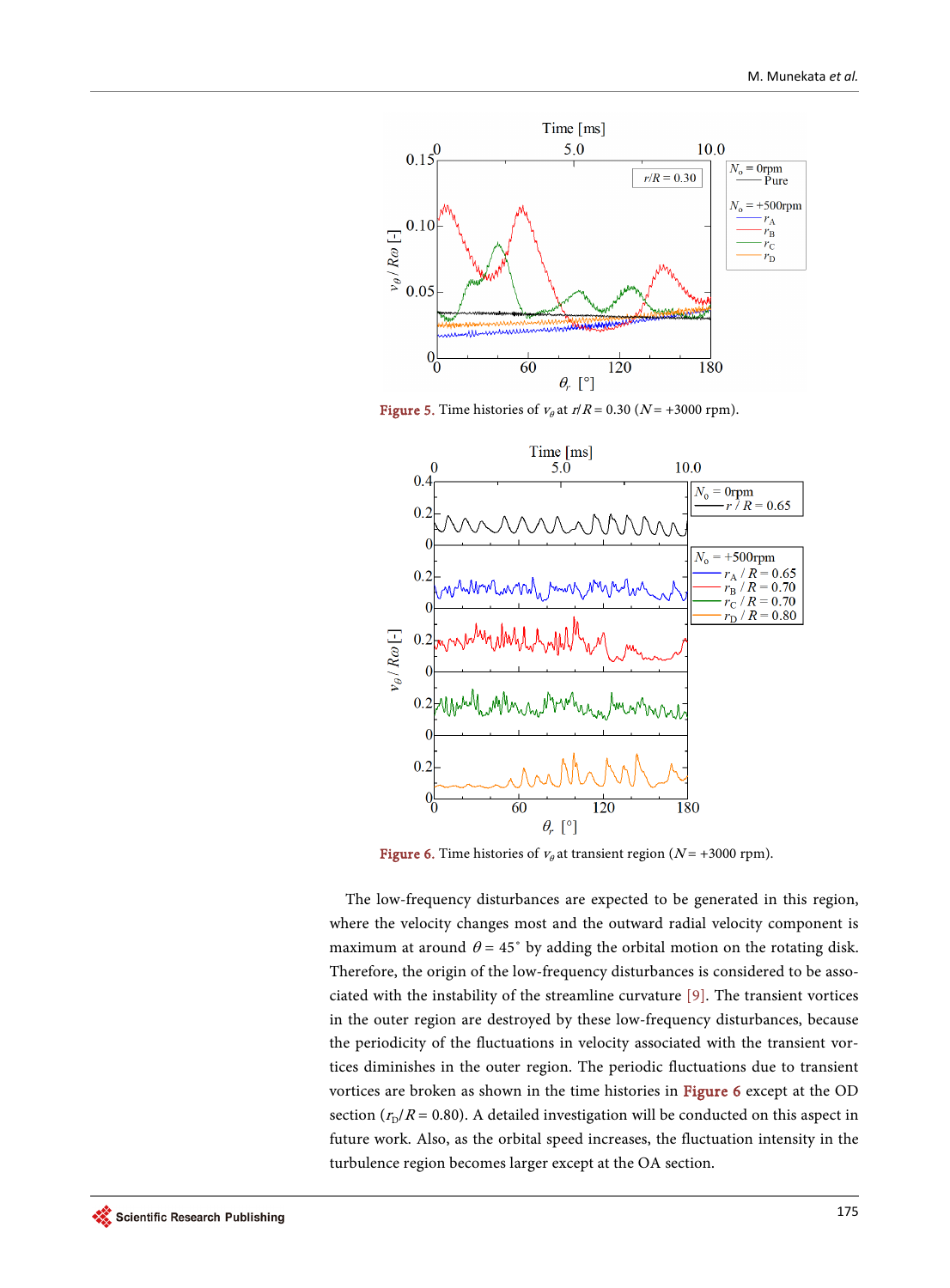In [Figure 4\(b\),](#page-5-1) for opposite orbital and rotational directions, the onset in the increase in the intensity of fluctuations moves with the shift in the boundary layer transition point as for coincident directions. The low-frequency disturbances in the central region of the disk are not observed in any section and the boundary layer flow in the central region remains laminar state for any negative orbital velocity. As the orbital speed increases, the fluctuating intensity in the turbulence region becomes larger except at the OB section.

## **4. Conclusions**

The effects of orbital motion on the velocity field of boundary layer flow over a rotating disk were investigated experimentally. The velocity field at a fixed orbital angular section measured by a hot-wire anemometer show shifts at the transition points and changes in velocity gradients in consequence of the orbital motion. We conclude that the structure of the 3-dimensional boundary layer flow is deformed elliptically and displaced in a certain direction that is not in the orbital radial direction. This displacement depends on the direction of rotation.

For coincide orbital and rotational directions, there are regions where the intensity of fluctuations in velocity increases rapidly, departing from the mean velocity profile in normally laminar regions. These disturbances are characterized by low frequency and high amplitude. The transient vortices, which form streaks on the coating of films, are considered to be destroyed by low-frequency disturbances. However, for opposite orbital and rotational directions, the low-frequency disturbances are not observed at any section.

Concerning the effects occurring in the turbulence region, the fluctuating intensity becomes larger as the orbital speed increases except in a certain region. These are observed irrespective of the direction of rotation. However, the expected location of the region also depends on the direction of rotation.

## **Acknowledgements**

This study is supported by Tokyo Electron Kyushu Inc. Useful discussions with Mr. Kurishima, H. and Mr. Kudo, K. at Tokyo Electron Kyushu Inc. are appreciated.

## **References**

- <span id="page-7-0"></span>[1] Schlichting, H. (1955) Boundary Layer Theory. MCGRAW-HILL, New York, 193- 199.
- <span id="page-7-1"></span>[2] Reed, H.L. and Saric, W.S. (1989) Stability of Three Dimensional Boundary Layers. Annual Review of Fluid Mechanics, 21, 235-284. <https://doi.org/10.1146/annurev.fl.21.010189.001315>
- <span id="page-7-2"></span>[3] Gregory, N.J., Stuart, T. and Walker, W.S. (1955) On the Stability of Three-Dimensional Boundary Layers with Application to the Flow Due to a Rotating Disk. Philosophical Transactions of the Royal Society of London, A248, 155-199. <https://doi.org/10.1098/rsta.1955.0013>
- <span id="page-7-3"></span>[4] Kohama, Y. (1984) Study on Boundary Layer Transition of a Rotating Disk. Acta Mechanica, 50, 193-199. <https://doi.org/10.1007/BF01170959>